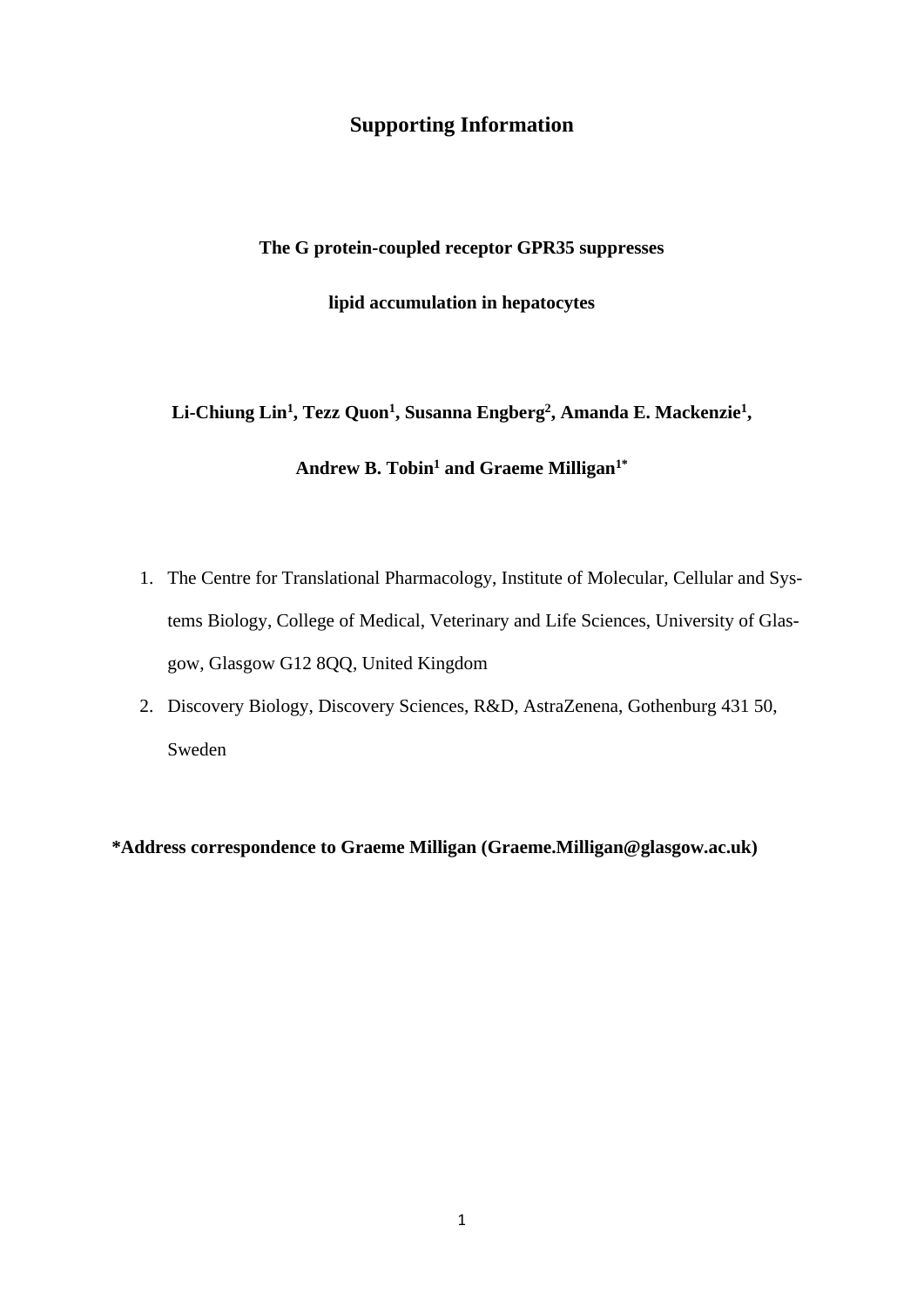#### **Table of Contents**

- 1. Figure S1. Chemical structures of GPR35 agonists, antagonists and LXR activator (p.3)
- 2. Figure S2. CRISPR-Cas9 genome editing produces HepG2 clones lacking expressing of GPR35 (p. 4)
- 3. Table S1. Primers used in the production of genome edited clones of HepG2 cells (p.5)
- 4. Table S2. Primers used for expression analysis of human and mouse GPR35 (p.6)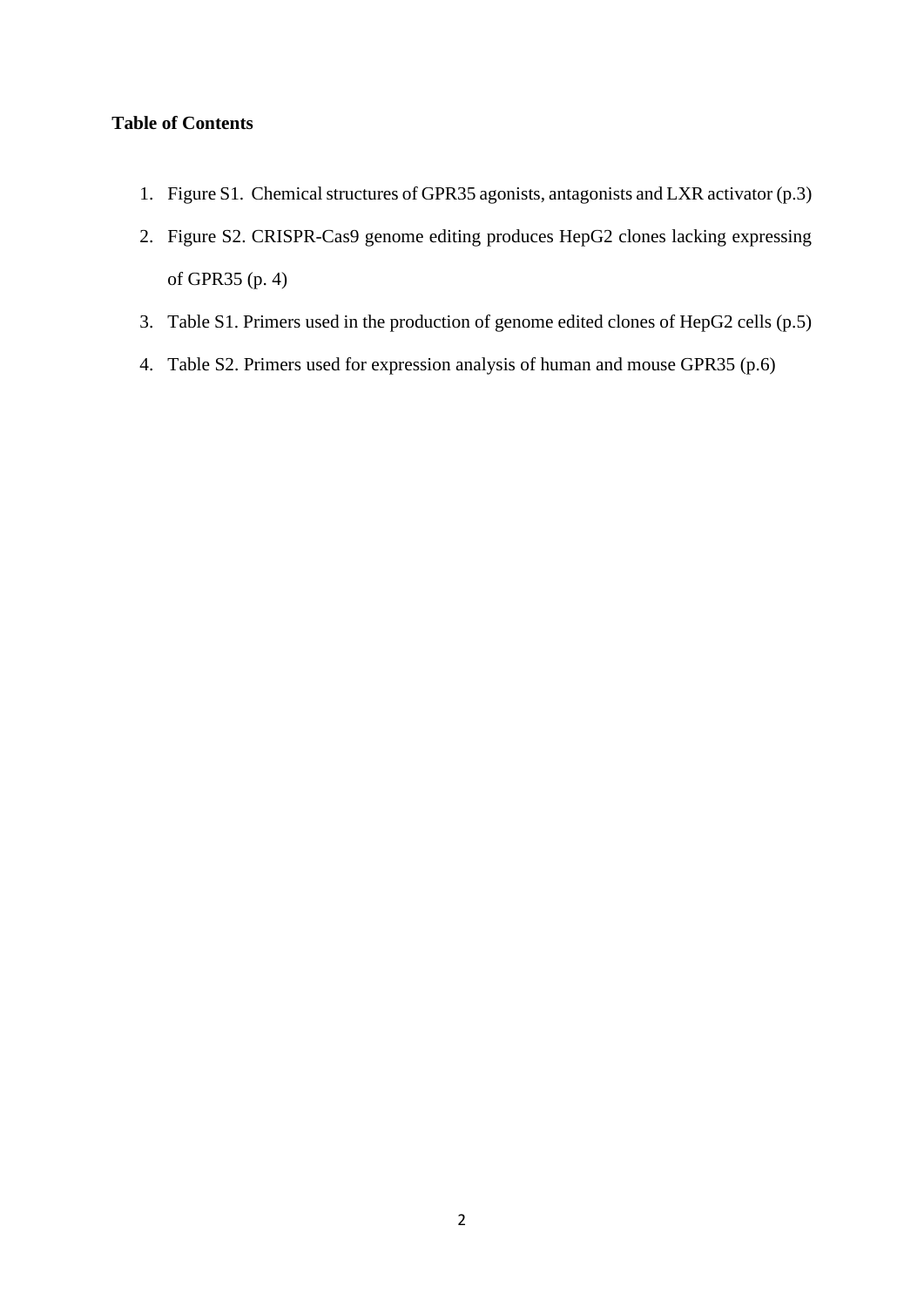



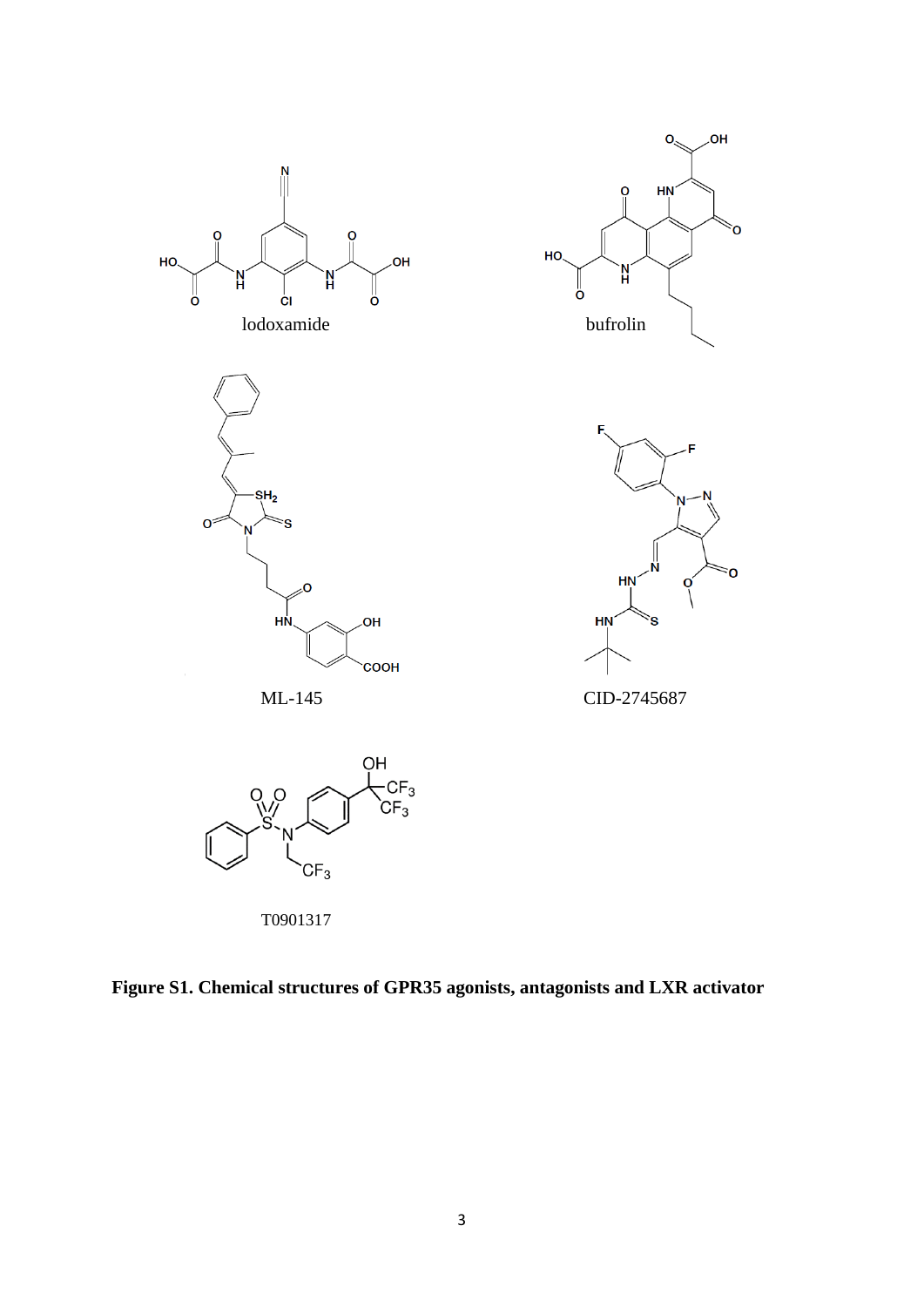

**Figure S2. CRISPR-Cas9 genome editing produces HepG2 clones lacking expressing of GPR35**

HepG2 cells were subjected to CRISPR-Cas9-mediated genome-editing targeting the GPR35 gene. Next generation sequencing of various clones identified disruption of the GPR35 gene sequence within the open-reading frame. **A.** clone 27 contains 1 larger deletion and 1 smaller deletion in the exon and which is out of frame (**upper**) whilst clone 19 contains 1 large deletion and 3 smaller deletions (**lower**) that all are in within the exon and out-of-frame. (**B**). RT-PCR confirmed deletion of sequence of GPR35b in both these clones but was able to detect a fragment of smaller size than for full length GPR35b. hGAPDH served as a control.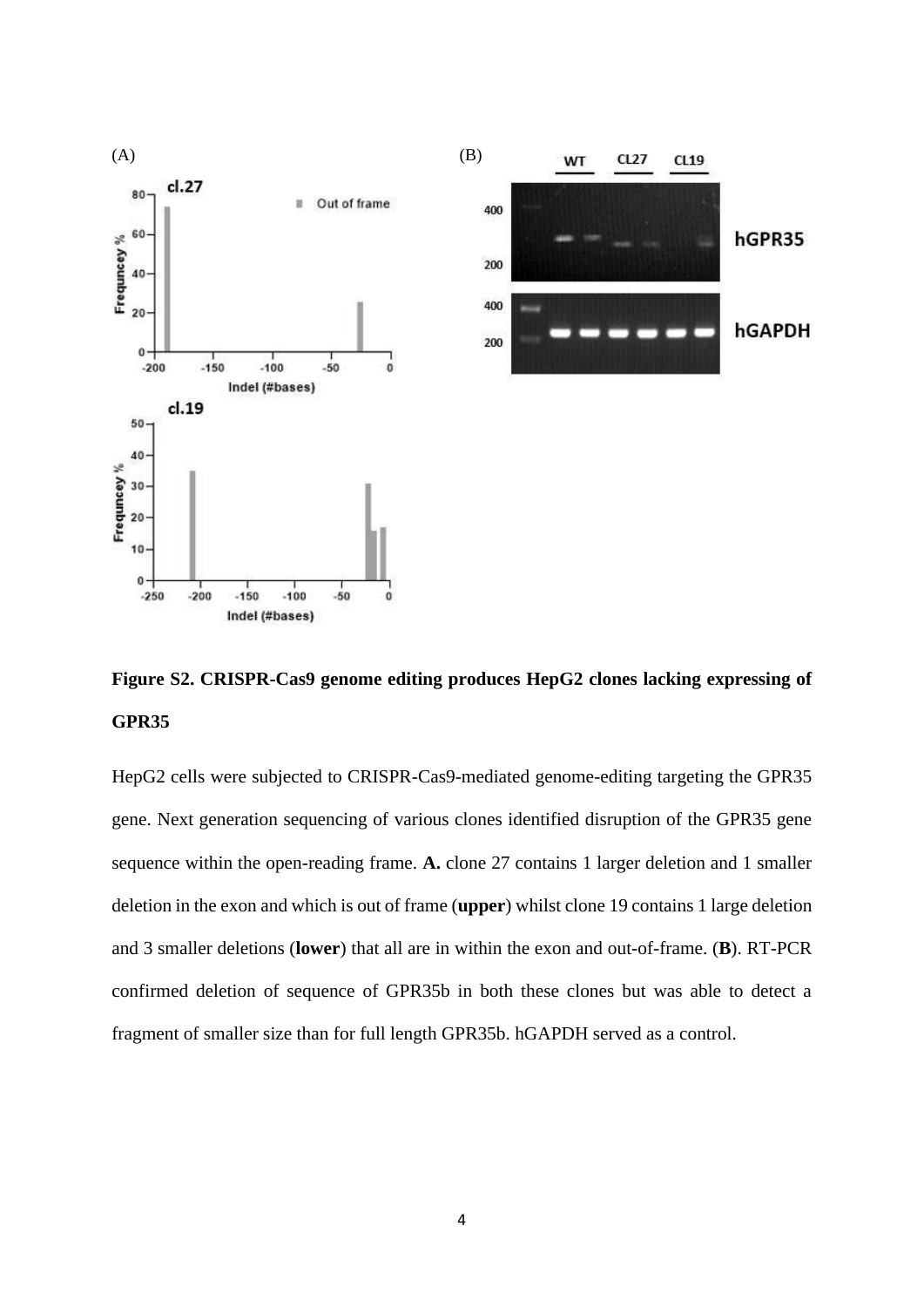## **Table S1**

| gRNA sequence                                    |                      |                                                       |  |
|--------------------------------------------------|----------------------|-------------------------------------------------------|--|
| gRNA pair                                        |                      | AGGTCAGCAGAGAGTGAGCAGGG                               |  |
|                                                  |                      | TCTCCGTCCACTGCTGCATGCGG                               |  |
| PCR primers for genome deletion efficiency check |                      |                                                       |  |
| F'                                               |                      | CACCCATGCTTTCTTTGAGGAGTT (FAM labelled)               |  |
| R'                                               | AGCGGCGTGTCTGAGGTGTC |                                                       |  |
| wt size: 412 bp                                  |                      |                                                       |  |
| expected deletion size: 189 bp                   |                      |                                                       |  |
| <b>NGS</b> primers                               |                      |                                                       |  |
| F'                                               |                      | TCGTCGGCAGCGTCAGATGTGTATAAGAGACAGGGCTCACCTCCTCCCACATC |  |
| R'                                               |                      |                                                       |  |
| <b>RT-PCR</b> primers                            |                      |                                                       |  |
| F'                                               |                      | <b>GATCAAGCTGGGCTTCTACG</b>                           |  |
| R'                                               |                      | CAGGCTGATGCTCATGTACC                                  |  |